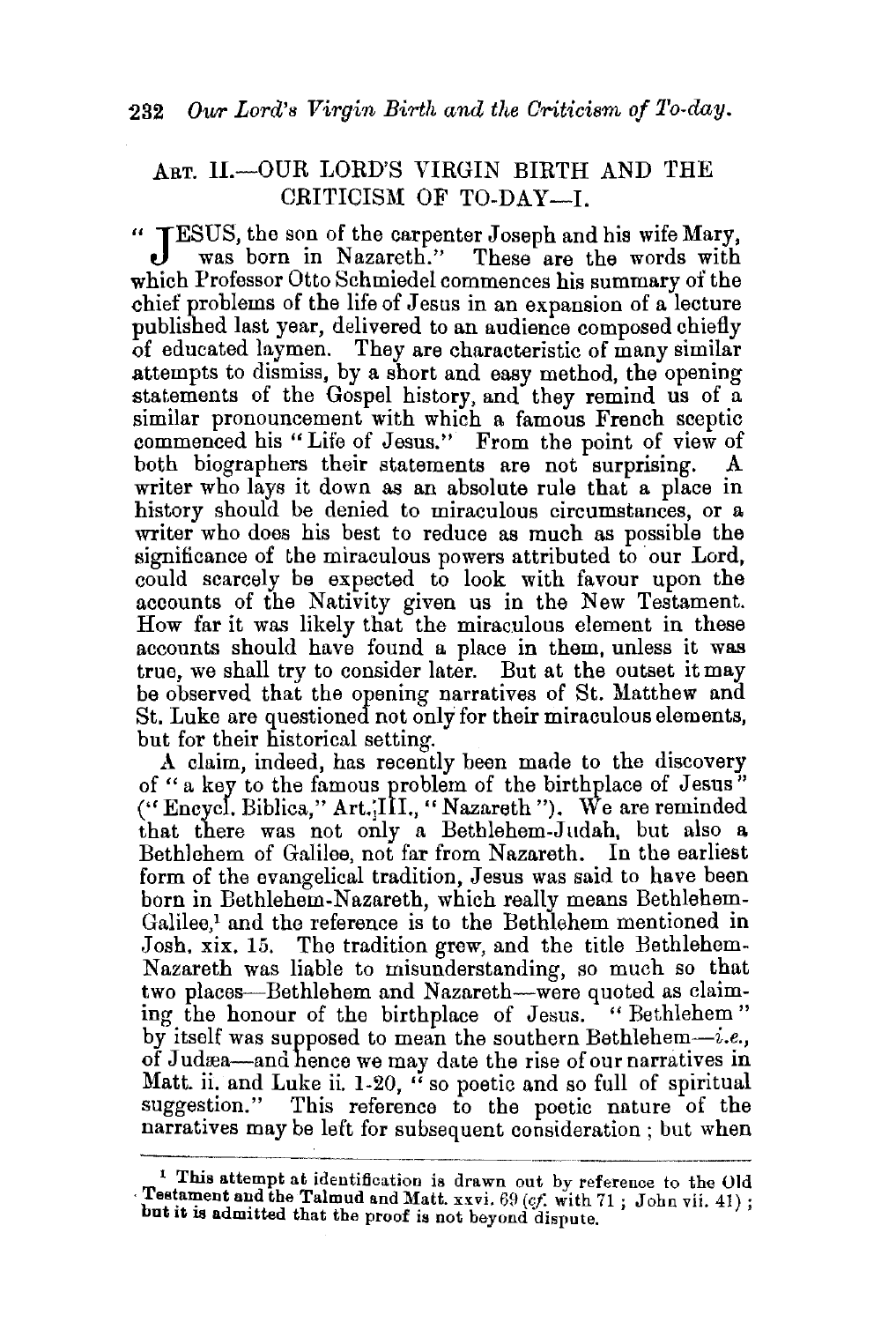we turn to the article "Nativity," in the same volume, by Professor Usener, we are told that the problem as to the birthplace of Jesus cannot be solved, but is rather complicated, by a reference to Bethlehem of Galilee, and that it 1s quite as certain that the Bethlehem spoken of in the Gospels as the birthplace was the Bethlehem in Judæa, as it is that Nazareth was universally accepted as the home of Jesus. This looks at first sight like a direct contradiction This looks at first sight like a direct contradiction of the statement in the first-named article, but it becomes evident that it is not really so when we are asked in each case "to go behind our present Gospels," and when it is maintained that the opening chapters of St. Matthew and St. Luke, as we have them, are composed of interpolations and additions ; the oldest written forms of the Gospel knew, and knew only, that Jesus was born at Nazareth, as the son of Joseph and Mary, and Luke commenced his Gospel with the baptism and preaching of John. So flagrant were the contradictions between St. Matthew and St. Luke that the Apocryphal Gospel, the *Protevangelium Jacobi*, was composed at the end of the second century for the purpose of solving them ! It is no wonder that Dr. Zahn should ask in surprise, "What judgment would these theologians form of the history so inconvenient to them if the two narratives had agreed entirely in every particular, and had only differed from one another in outward expression ? They would unquestionably maintain that they were not two witnesses ... but only one single witness for the existence of the myth at the time of the Evangelist who first recorded it, if, indeed, he had not invented it entirely himself" (" Das Apostolische Symbolum," p. 58) ; and he rightly reminds us that, as it is, we have two historical works, designed for entirely different circles of readers, and derived in this, as in many other points, from entirely different sources. If, indeed, anyone wished to see what part is played by the most arbitrary and subjective opinions in the modern criticism of the early narratives of St. Matthew and St. Luke, he could scarcely do better than read the three articles, "Mary," "Nativity," "Nazareth," in the same volume of the "Encyclopedia Biblica." Because, *e.g.,* in Matt. i. 18-25 no mention is made of Bethlehem, this section comes to us from a different and a later hand than that to which we owe chap. ii.; as so much has already been shown to be untenable in Luke i. and ii., "it will, perhaps, be the more readily conceded " that no historical value belongs to the episode of the shepherds, notwithstanding its great poetic beauty !

But to turn back for a moment from these reflections to the light which may be expected to dawn upon us from the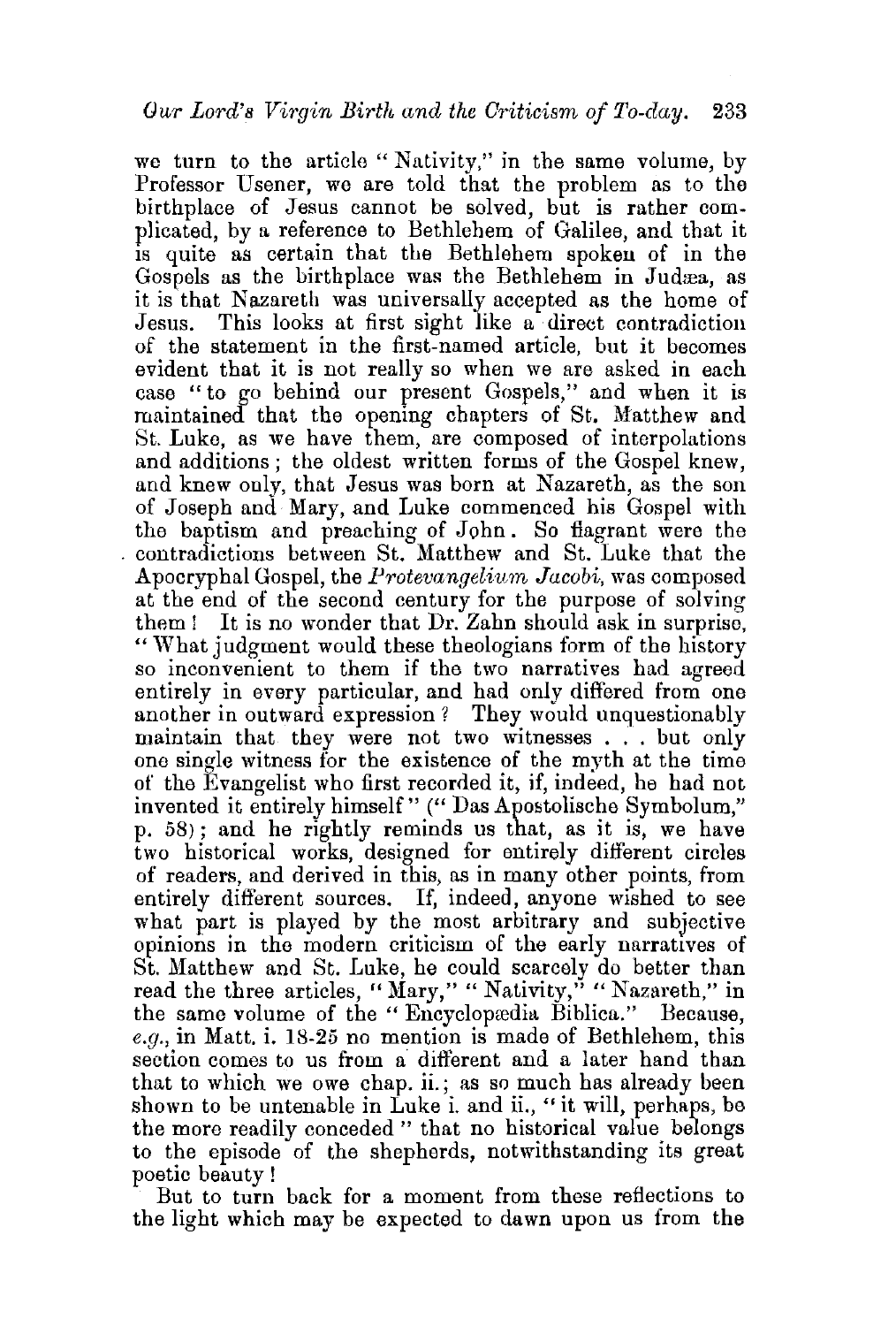Bethlehem-Nazareth theory. If it is true, St. Luke is not only guilty, as we are so constantly assured, of a considerable historical blunder in his setting of circumstances, but also in a considerable geographical blunder, which, however, be shares in this case with the transmitters of "the earliest evangelical tradition." But some hypothesis, it is urged, is absolutely necessary, owing to those glaring contradictions of the Evangelists to which reference has already been made. The hypothesis in the present instance is based on another hypothesis—viz., that in the earliest form of evangelical tradition Jesus was 8aid to have been born at Bethlehem-Nazareth  $=$  Bethlehem-Galilee, *i.e.*, the Bethlehem referred to above and mentioned in Josh. xix. 15, and possibly once elsewhere. There appears, however, to be no vestige of proof forthcoming as to why this should have been the belief, as is apparently maintained, of the earliest Christian circles. There was certainly nothing in the place traditionally to attract anyone to settle there, and so far as prophecy is concerned, it would probably be admitted that there was much more to point this early circle of believers to Nazareth, some six miles away from the Bethlehem in question. But then we are asked to take a further step, and to believe that this expression "Bethlehem-Nazareth" came to be misunderstood. At this we cannot well be surprised, and certainly its attempted identification with Bethlehem-Galilee somewhat confuses the ordinary reader to-day.

In consequence, however, of this misunderstanding, and as time went on, some said that Jesus was born at Nazareth. while others said that he was born at Bethlehem, the latter being taken to mean Bethlehem-Judah, as it had no explanatory addition. But if: as the same article maintains, it had been customary to speak of Bethlehem of Nazareth just as one might speak of Bethlehem-Judah, it is difficult to see why the distinction between the two should not have been maintained. or why the extinction of the "earliest Gospel tradition" should have been so easily effected. If it be urged that the reference to Bethlehem of Judah was the more likely to commend itself, since prophecy had fixed the birthplace of the Messiah in the city of David, we need not dispute it. But it must be remembered that in this same article we are asked to avoid exaggerating the influence of Old Testament prophecy on the traditional narratives of the life of Jesus, and that we are also told by the same writer (Art. "Joseph") that the author of the fourth Gospel apparently did not accept this tradition of Bethlehem-Judah, and that for him Nazareth marked the origin of Jesus. If, however, this fourth Gospel, as we are further asked to believe, was produced at some period shortly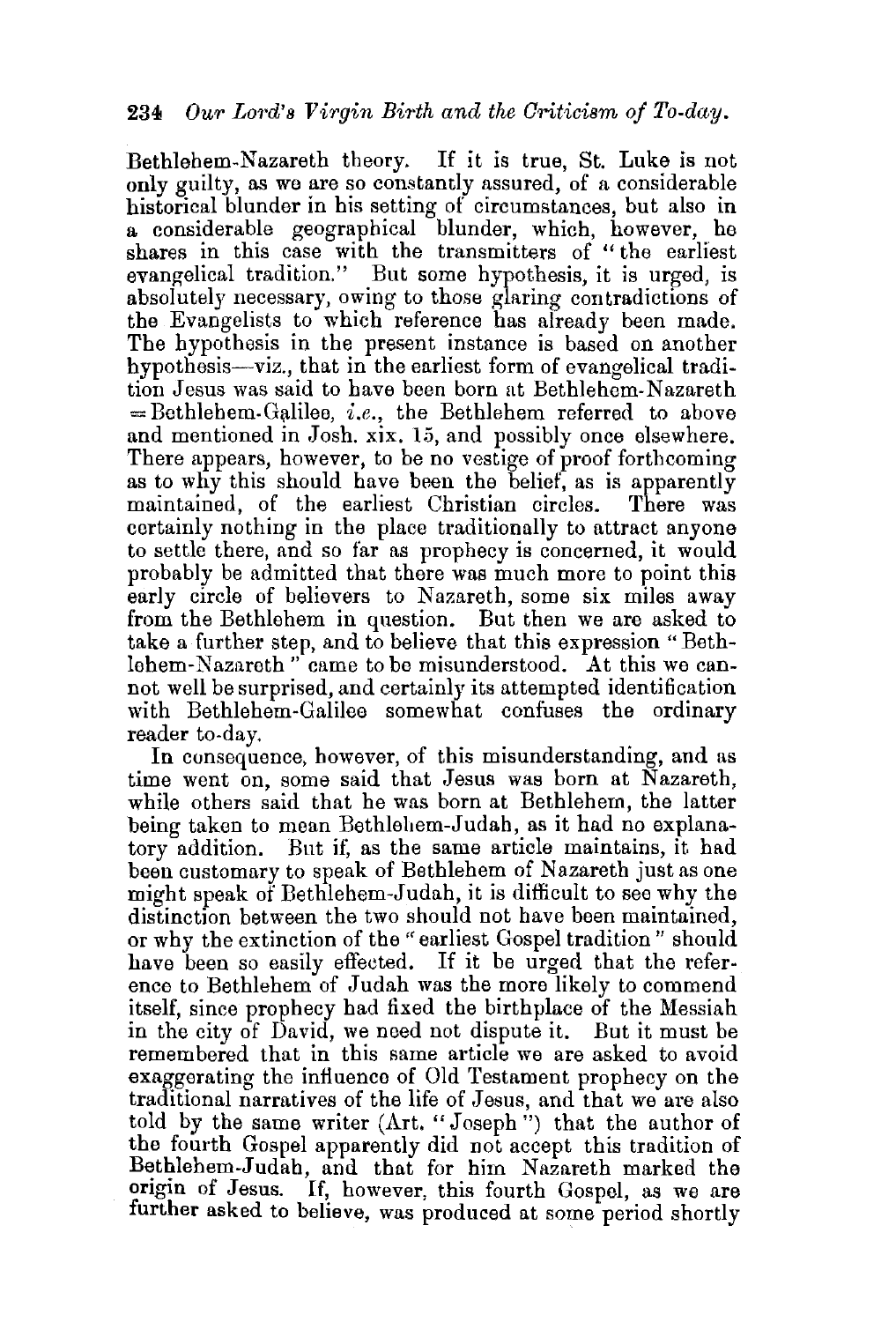before 140 A.D. (see Professor Schmiedel, "Encycl. Biblica," ii., Art. "John," 2551), it would seem, on this interpretation of St. John's words, that the tradition that the birthplace of Jesus was at Nazareth still had its adherents, and that it still formed part of the belief of a not unimportant section of believers. But if so, it is strange that before 132 A.D., at all events, Bethlehem of Judah and not Nazareth was regarded beyond all reasonable doubt in popular tradition as the birth-<br>place of Jesus. "It is significant." writes Professor G. A. "It is significant," writes Professor G. A. Smith, "that Bethlehem appears to have been chosen, along with the sites of the Crucifixion and the Resurrection, for special treatment by the Emperor Hadrian. As he set up there *(sic)* an image of Jupiter and of Venus, so he devastated Bethlehem, and planted upon it a grove sacred to Adonis. This proves that even before 132 A.D. Bethlehem was the scene of Christian pilgrimage and worship as the birthplace of Jesus" (Art. "Bethlehem," "Encycl. Biblica," i.).1 The truth is that Bethlehem of Judah became what it was, and what it is, for Christian hearts, not merely from the fact that prophecy had pointed to it, but from the additional fact that prophecy had been fulfilled in it.

But if St. Luke is guiltless of a geographical blunder in placing our Lord's birth at Bethlehem-Judah, we have still to consider the charge of an historical blunder in the setting of chap. ii. We naturally refer in the first place to Professor Ramsay's well-known and most valuable work, "\Vas Christ born at Bethlehem ?" since it is not only recognised as indispensable in this inquiry by every English writer (cf., e.g., the commendation of the book and its results by Dr. Sanday in his famous article "Jesus Christ," Hastings' B. D., ii. 646), but is referred to as presenting us with the most likely solution of a difficult problem by Zöckler, in what we may call a corresponding article to that of Dr. Sanday in the new edition of Herzog's "Encyclopædia"; whilst H. Holtzmann, in his new edition of the "Synoptic Gospels " ("Hand-Commentar," i. 315), has discussed it from an adverse point of view. The word for "enrolment," Luke ii. 2, or its plural, was the word for the periodic enrolments which beyond all doubt were made in Egypt, probably initiated by Augustus. These enrolments were numberings of the people according to households, and had nothing to do with the valuation for purposes of taxation. But Egypt, says Holtzmann, is not Syria. In the first place, however, it is no unfair inference

<sup>1</sup> Even in the fourth century comparatively few pilgrims visited Nazareth, which is strange if it ever had any appreciable reputation as the birthplace of the Lord.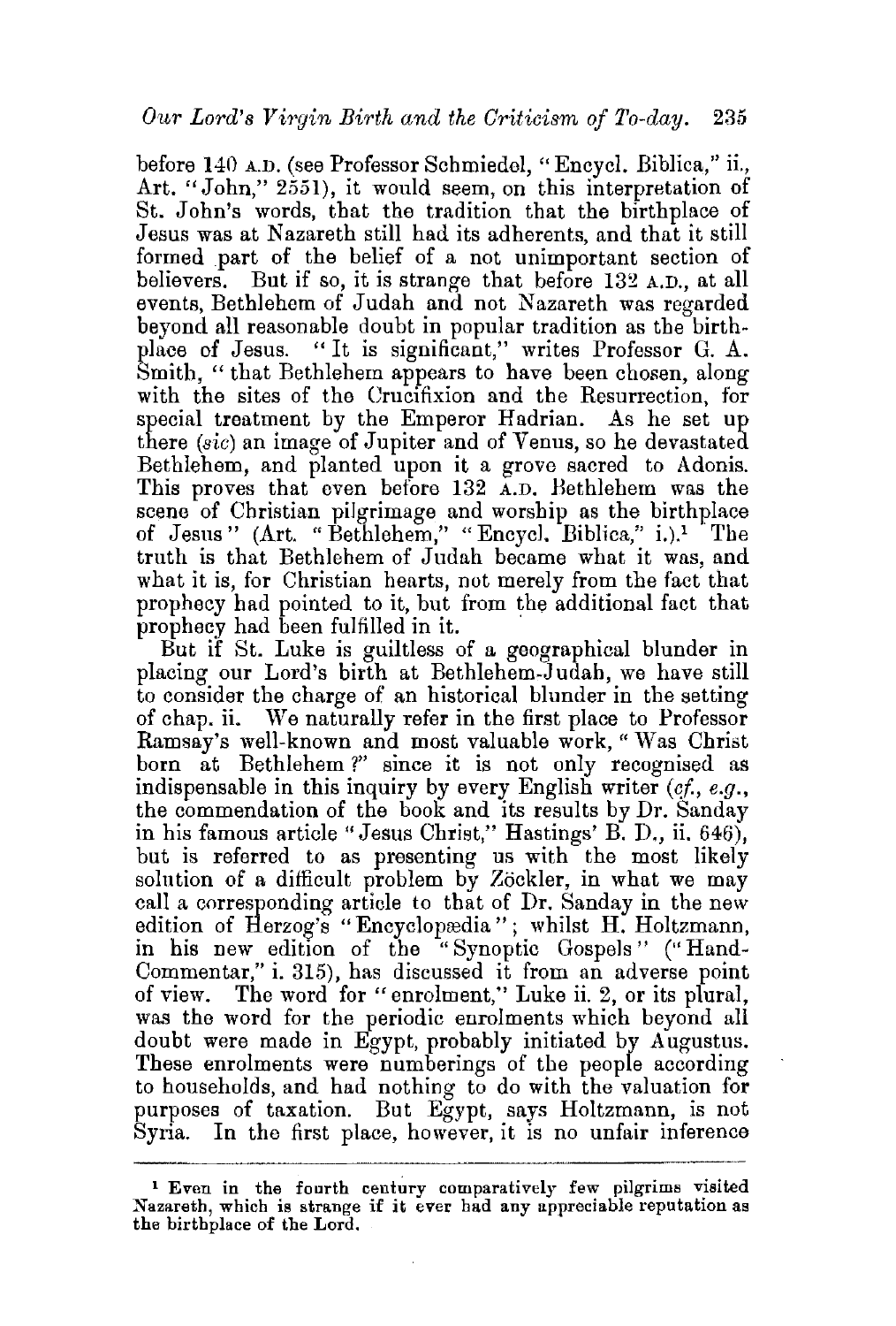that such enrolments would not be confined to any one part of the Roman "world," in which Palestine was included, but that they would rather form part of a deliberate and general policy under a ruler so systematic as Augustus. In the next place, Professor Ramsay not only makes it very probable that such enrolments were actually extended to Syria, but he rightly emphasizes the peculiarly delicate and difficult position of Herod, which bound him not only to comply with the imperial policy, but also to regard the prejudices and suspicions of the fanatical people whom he ruled. From this point of view it is a very fair inference that whilst Herod would obey the orders of Augustus, he would nevertheless conduct the enrolment on national lines, that he would give it a tribal and family character, to bring it as far as he could into accord with Jewish sentiment.1 Here probably lies the true distinction between the first enrolment, which was one of a series, and *the* enrolment (mentioned in Acts v. 37), which was conducted after the Roman fashion, and became the cause, not only of indignation, but of rebellion; here, too, is the probable explanation as to why Joseph and the Virgin Mother left their home at Nazareth for Bethlehem: no necessity for the journey would have arisen if the enrolment had been conducted on Roman lines, inasmuch as in that case only a recognition of existing political and social facts would have been involved. So far, then, is St. Luke from confusing this enrolment of Herod's with the subsequent enrolment of 6, 7 A.D.—as not only Schmiedel, but Pfleiderer, in the new edition of his "Urchristentum," would have us believe-a confusion which would involve a blunder of some ten years, that he carefully distinguishes between them, and explains at the outset that the Roman method was modified by the introduction of a numbering, not only of households, but of tribes. No doubt Professor Ramsay's theory is still not free from difficulties. It would seem, *e.g.,* that the first of the series of enrolments commenced in Syria about 9 B.c., a year which would be considerably at variance with the common reckoning of the year of our J.ord's birth. Professor Ramsay, however, supposes that the enrolment which ought to have been made thus early, or at latest 8 B.c., was delayed for a couple of years on account of the peculiar circumstances of Herod, and the peculiar temperament of the people whom he was called upon to govern.

. And here, in connection with recent important literature, 1t may be noted that Mr. Turner (" Chronology," Hastings'

<sup>&</sup>lt;sup>1</sup> Cf. to the same effect as to Jewish national feeling the remarks of B. Weiss in the last edition (1902) of his famous "Leben Jesu," i. 231.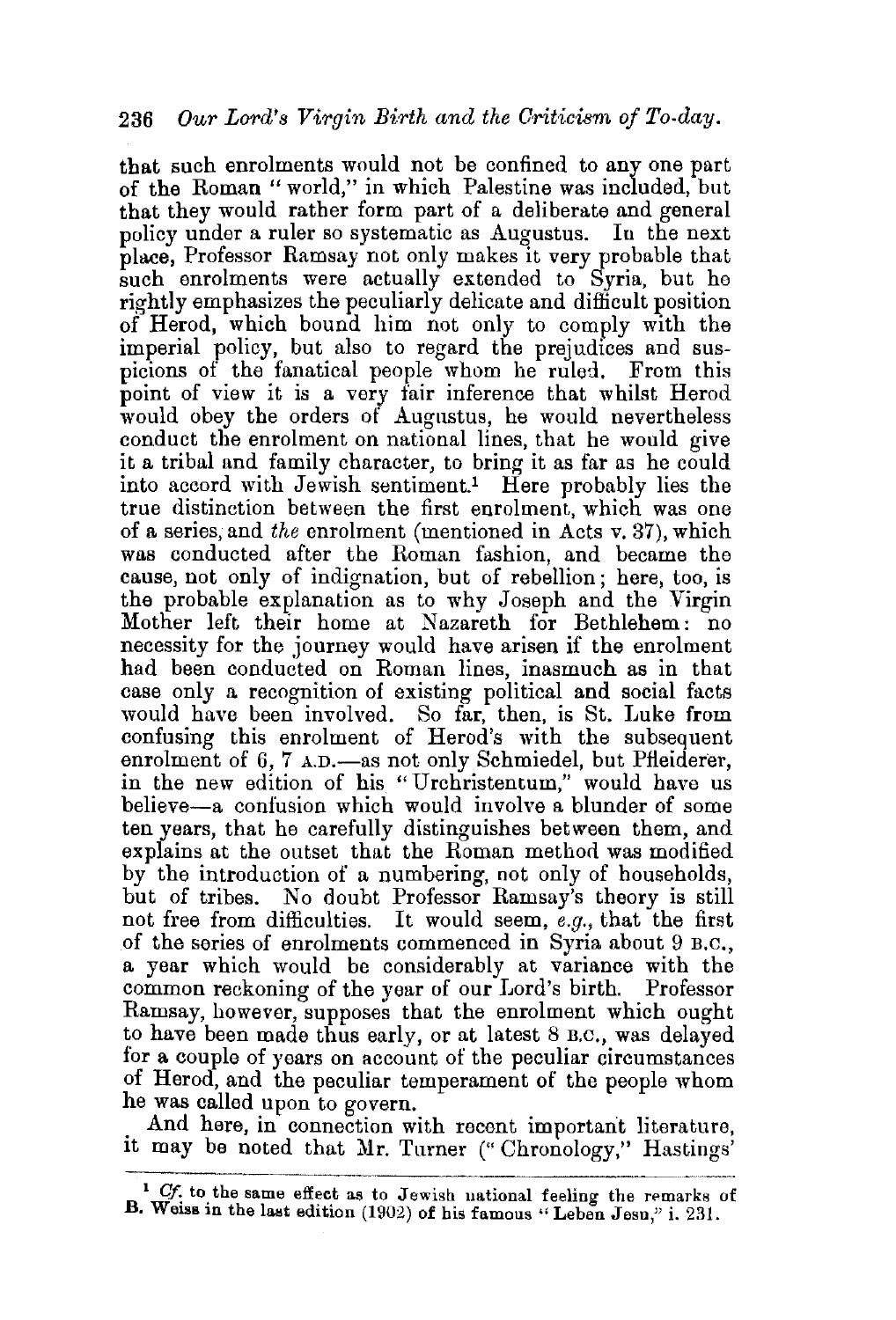B. D., i. 404) is in agreement with Professor Ramsay in the belief that St. Luke may well have been quite correct in his mention of a census  $(ii. 1)$ . There is no improbability, he thinks, in the hypothesis of a census in Judæa somewhere within the years 8-5 B.c. Statistics of the resources of the Empire were, as he points out, a favourite study of Augustus, and if Herod (as, apparently, other client Kings) was bidden to supply them, he may well have been mindful of the susceptibilities of the Jewish nation, " and so, in avoiding the scandal caused by the later census (Acts v. 37), he avoided also the notice of history." But whilst Mr. Turner thus admits the probability of the census in Luke ii. 1, he regards the Evangelist as in error in the name Quirinius. He fully allows that Quirinius may have been twice Governor of Syria, not only at the great census (Acts v. 37) which he conducted, but also at an earlier period. But then he points out that this earlier period could not have coincided with the date of our Lord's birth, as Quintilius Varus came into office in the summer of 6 B.C., and was, apparently, still in office at the time of Herod's death, 4 B.C. But does St. Luke say that Quirinius was Governor, *i.e.*, Legate, of Syria? The term he uses is quite indefinite, and Professor Ramsay reminds us that it may simply mean "acting as leader," and may imply that whilst Varus in 6 B.C. was controlling the internal affairs of Syria, Quirinius was holding an extraordinary military command by his side, which might also have involved the control of foreign policy, just as Vespasian conducted a war in Palestine by the side of Mucianus, the governor of Syria, and was called by Tacitus *dux-a* title to which the word used by St. Luke of Quirinius might well correspond. Holtzmann dismisses this explanation of Ramsay's somewhat contemptuously, but he has nothing to say with regard to the analogous cases of a temporary division of duties in Roman administration, or to those quoted by Monsieur R. S. Bour, who is essentially in agreement with Ramsay in the proposed solution.

Since the publication of Professor Ramsay's book we have had, in the fourth volume of Dr. Hastings' "Dictionary," Dr. Plummer's article "Quirinius." In agreement with much that has been said above, Dr. Plummer points out that the word employed by St. Luke in ii. 2 is quite compatible with the belief that Quirinius held some military post in Syria even before Herod's death, and that he may have had some share in the census which was proceeding at the time of that event. In this connection he further points out that Justin Martyr refers to Quirinius at the time of the Nativity by a word equivalent to one holding the office of *procurator,* and not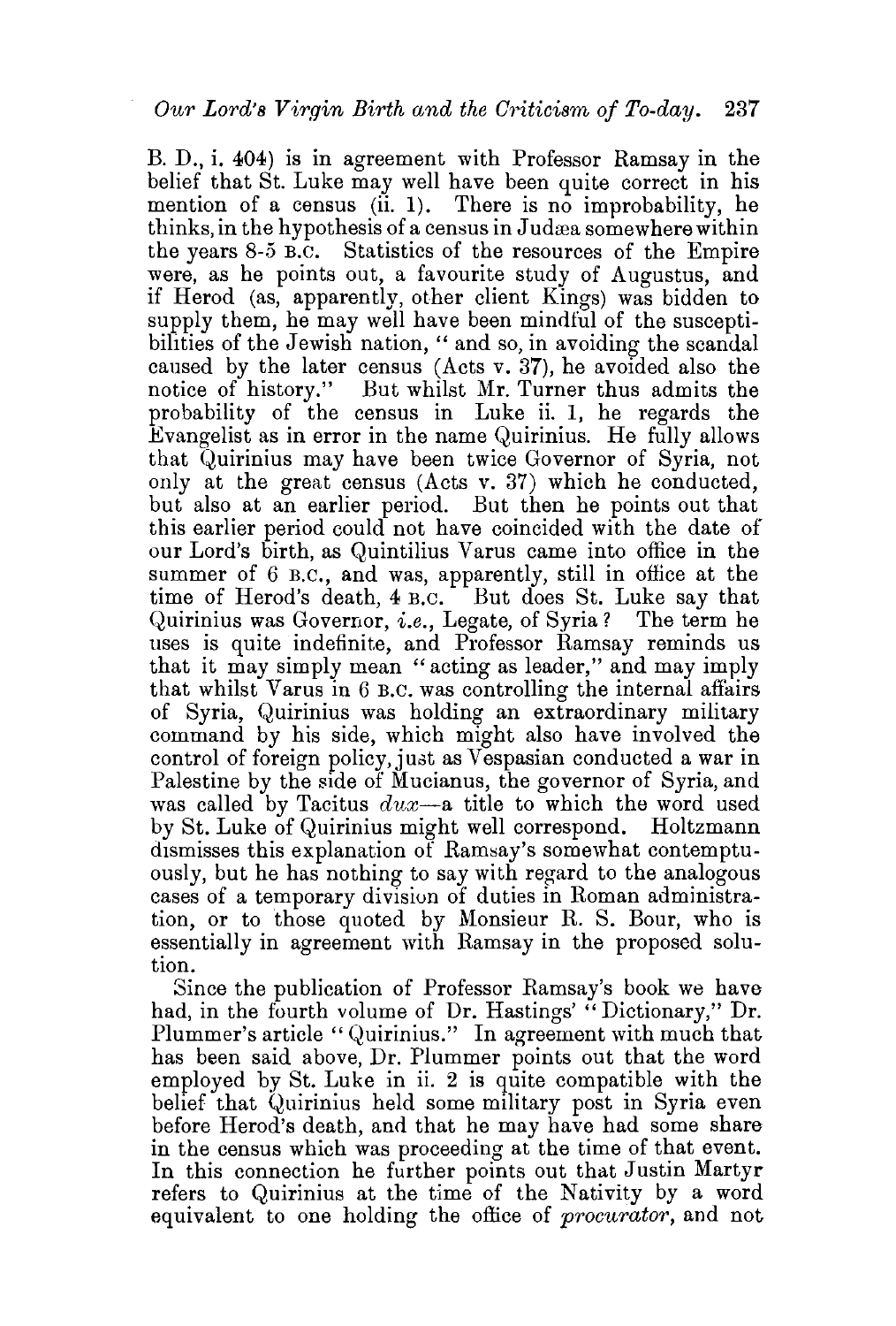## 238 *Our Lord's Virgin Birth and the Criticism of To-day.*

by a word signifying *legcdus,* as Quirinius afterwards became in 6 A.D. The only other place in which St. Luke uses the word employed in the phrase, " when Quirinius was Governor of Syria," is of a *procurator* (St. Luke iii. 1) ; and this fact adds weight to the supposition that whilst at the time of the enrolment Varus was actually *legatus,* Quirinius may have held some such command as that indicated above. But in any case, as Dr. Plummer wisely adds, if Christians were bent on inventing a reason for the birth at Bethlehem, it is not at all likely that they would have had recourse to Roman and heathen sources. It may further be observed that when we consider the proofs of St. Luke's correctness elsewhere throughout his two books, it is only fair to judge any difficulties wbich may remain in connection with the statement under consideration in the light of that correctness, especially when we remember that we are dealing with a field of history in which, as Bishop Lightfoot so well put it, there was beyond all others room for mistake and blunder-the administration of the Roman Empire and its provinces-and when we further bear in mind that for the age of Augustus our authorities are specially obscure and defective.

When we look into the narrative as it stands, whilst there is very good reason to believe that we owe its charm and simplicity, its modesty and reserve to the Virgin Mother herself, or possibly, as Dr. Sanday suggests, to one of the group of women mentioned in Luke viii. 3, xxiv. 10, it may be noted in passing, although it would be precarious to lay too much stress upon it, that the narrative is marked in some places by the language characteristic of a medical man (see, *e.g.,* the instances endorsed by Dr. Zahn, "Einleitung," ii., p. 435, amongst others cited by Hobart). And if this is so, it is a fair inference that we are not only concerned with a eareful and cultured writer, who had made it his business to trace the course of all things accurately from the first, but that he did not hesitate to include among these things the incidents eonnected with the birth of the Baptist and of the Christ, although by his very profession he would be inclined to accept some of those details with considerable reserve, unless he had some due assurance of their truth. The remarkable chapter in which Professor Ramsay endeavours to show that Mary herself is the primary authority throughout would only lose by quotation, and it should be studied in its entirety. The same view has, of course, been held by various scholars previously, but it may well be doubted if it has ever been previously presented with so much beauty and feeling. It is .easy to assure us that the attempt to derive these fine touches belongs to homiletics rather than to historical research, but even if we may hesitate to endorse Professor Ramsay's condemnation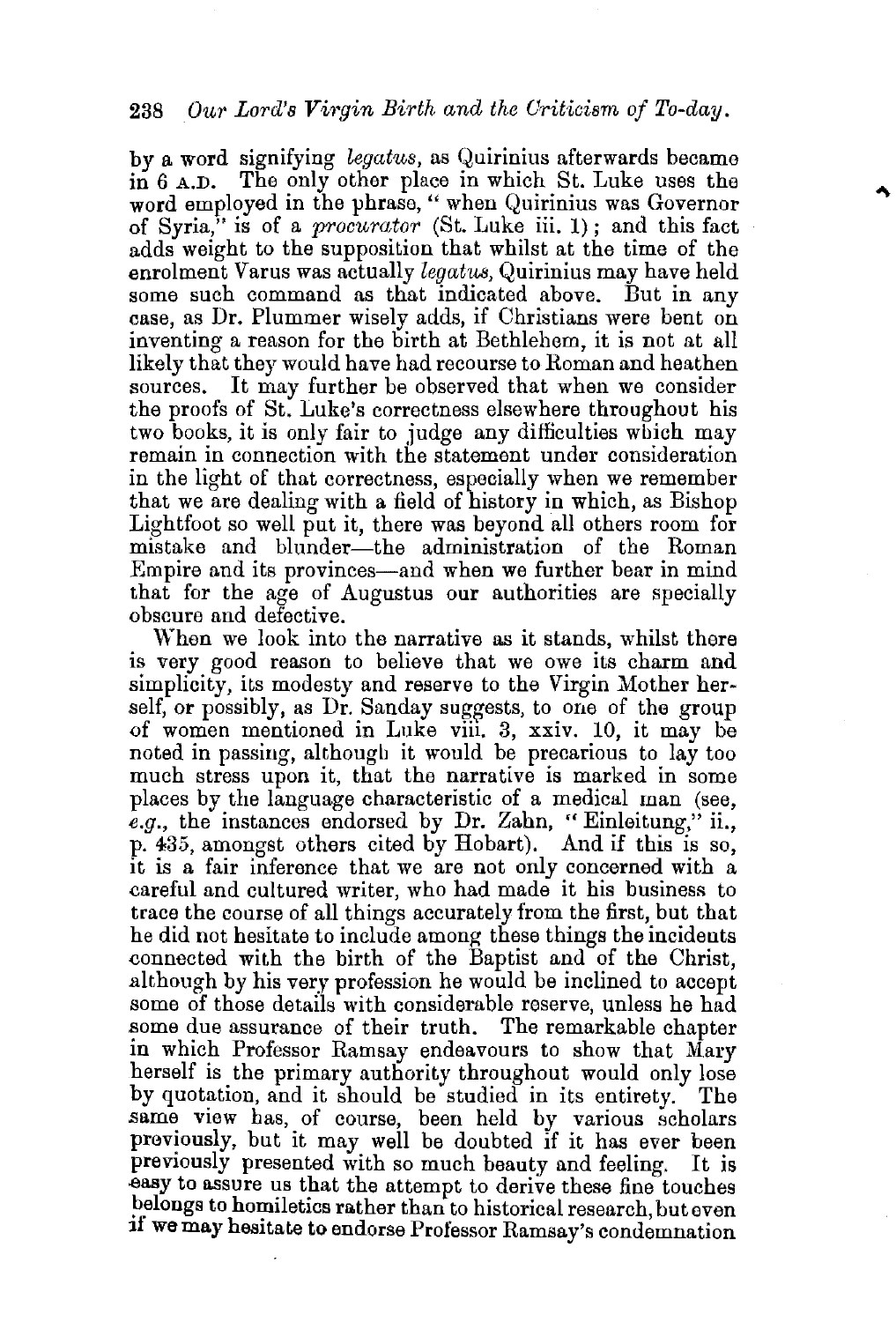of the man who fails to catch the tone of a mother's heart in Luke ii. 19, 51 as one who deliberately shuts his mind against all literary feeling, we can fully agree with him that the historian who wrote like that believed that he had the authority of the mother herself (see the arguments to the same effect in Zahn, "Einleitung," ii., p. 404).

But if it is a woman who speaks to us in these chapters, it is also a Jewish, or rather a Jewish-Christian, woman, one who stands, as it were, upon the borderland between the Old Dispensation and the New, full of the hopes and blessings of Israel, and yet inspired with a grander vision of hope and blessing for the world. The language in which she gives expression to her hopes is not only moulded upon the Old Testament Scriptures, but it approaches, like the other canticles in the first two chapters of St. Luke, very nearly in style and phraseology to the Psalms of Solomon-i.e., to a writing which comes to us as expressive of Jewish thought and feeling from some half-century or so before the Advent. But whilst this Jewish thought and feeling are thus assured, and this would be equally the case if we endorse the attempt to trace them back to the Greek-Jewish prayers of the Hellenistic synagogues-there is still considerable weight in the judgment: "a little less and these songs would be purely Jewish, a little more and they would be purely Christian." We are assured by Dr. Harnack that these songs are to be attributed to the genius of St. Luke; but if so we can only say that, apart from the improbability that the Greek Luke could have composed them (as Dr. Zahn so strikingly reminds us, "Einleitung," ii., p. 404), the third Evangelist may or not have been a painter, but that he was most certainly a poet, and that, too, a poet whose genius has achieved an influence which no other member of the world's list of poets has even distantly approached. It is not a theologian, but the French sceptic Renan, who can tell us of these canticles, which thus find a place in a hook which he described as the most beau· tiful in the world, that never were sweeter songs composed to put to sleep the sorrows of poor humanity. It may here be well to note in passing that a determined effort has been recently made by Dr. Harnack and other writers to refer the *Magnificat* not to the Virgin Mother, but to Elizabeth.<sup>1</sup> But apart from all questions of textual criticism, it still remains true that the words of the *Magnificat*, "the lowliness of His *handmaiden,"* are most fitly and naturally connected with the words of Mary to the angel, " behold the *handmaiden* of the Lord"; so, too, the words, " shall call me blessed," with

<sup>1</sup> The arguments for and against this attempt will be found well marshalled in the article "Magnificat" in the new edition of Herzog.